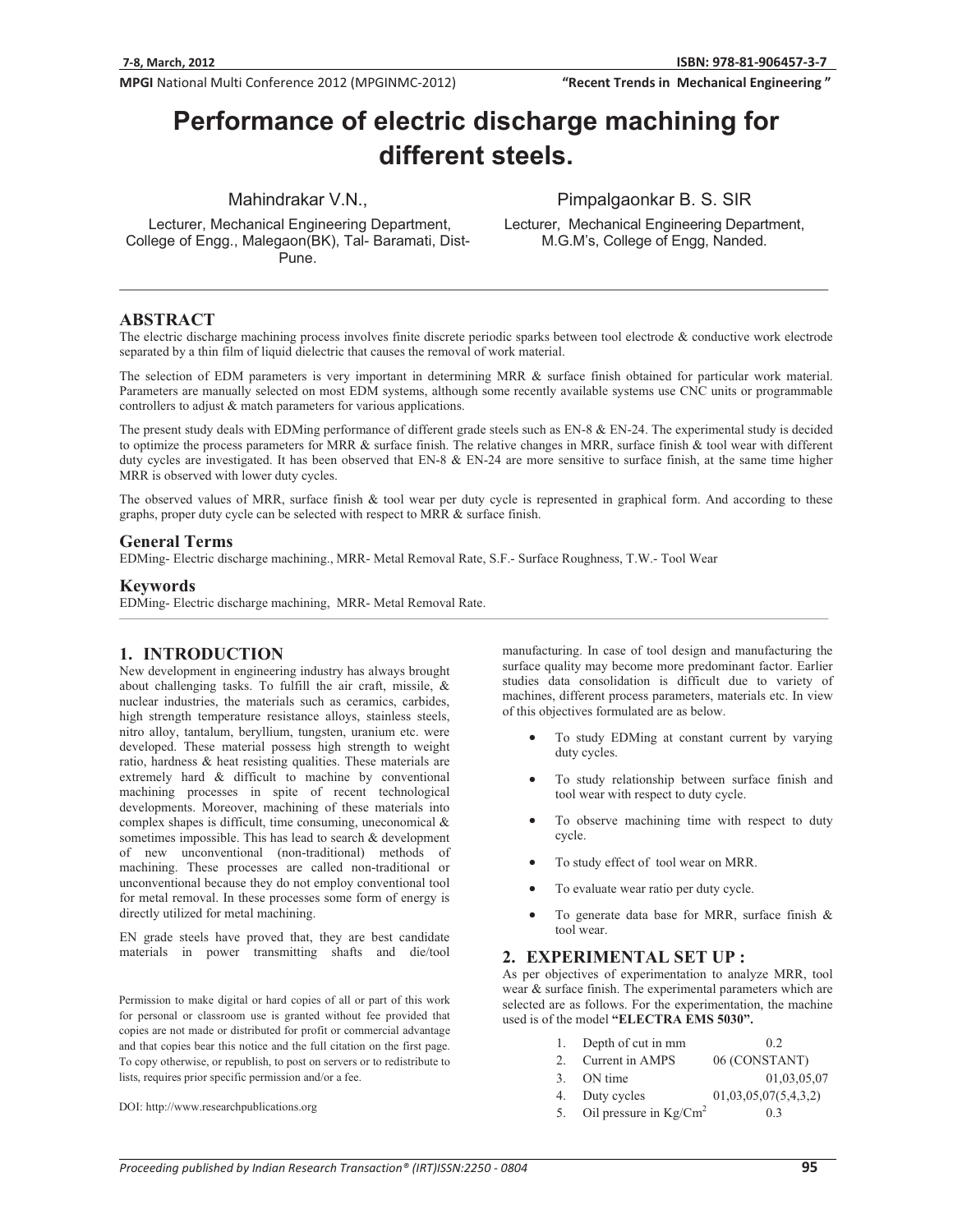#### **81-906457-3-7**

# MPGI National Multi Conference 2012 (MPGINMC-2012)

- 6. Tool material Graphite
- 7. Tool shape Cylindrical
- 8. Tool size in mm 12
- 9. Stop watch least count in Seconds 0.01
- 10. In built micrometer least count in mm0.001
- 11. Work piece materials used for experimentation EN-8 & EN-24.By selecting above experimental parameters, experimentation is carried out & it's observations & results are discussed below. The compositions of the materials selected is shown below. The materials are tested in Mattest laboratory, Waluj, Aurangabad.

| Material | C         | Si        | Mn        | P         | s     | Сr   | Mo        |
|----------|-----------|-----------|-----------|-----------|-------|------|-----------|
| $EN-8$   | 0.37<br>8 | 0.1<br>83 | 0.50<br>6 | 0.02<br>4 | 0.023 | 0.03 | 0.01      |
| EN-24    | 0.42<br>3 | 0.1<br>98 | 0.63<br>4 | 0.02<br>4 | 0.022 | 1.37 | 0.23<br>3 |

# **3. EXPERIMENTAL PROCEDURE:**

As per the parameters discussed experimentation is carried out. For experimentation, graphite tool having diameter 12 mm is used. The depth of machining is decided as 0.2 mm for all experiments.

By keeping 06 Amp current constant & changing duty cycles from 01 to 07 experimentation is carried out. For each experiment, machining time is noted by using stop watch of least count 0.01 sec. & the depth of machining is controlled by giving auto feed to electrode using in built micrometer having least count 0.001 mm. As soon as depth of machining is achieved machine gives beep & machining is automatically stopped.

# **4. RESULT & DISCUSSION:**

The experimental comes out are discussed as, the various aspects regarding process parameters & their effects are discussed. The main aspect studied is the effect of duty cycle on MRR, surface finish &tool wear. Apart from this reduction in MRR & improvement in surface finish during selected duty cycles.

# **5. RESULT:**

In this section, experimental results are tabulated as per observations. The experimentation on EN-grade steels provided database for selecting proper machining parameter according to MRR & surface finish. The results presented in this section are in the preview of constant current EDM operation. The results tabulated provide a guideline for maximum productivity & relatively better MRR with desirable surface finish.

# "Recent Trends in Mechanical Engineering"

| Sr. No. .       | Duty cycle      | EN-8          | EN-24         |
|-----------------|-----------------|---------------|---------------|
| 01              | 01              | 00            | 00            |
| $\overline{02}$ | $\overline{03}$ | $0.02/2.23=$  | $0.02/3.18=$  |
|                 |                 | 0.00896       | 0.00628       |
| $\overline{03}$ | Ū5              | $0.057334 =$  | $0.04/16.30=$ |
|                 |                 | 0.006812      | 0.002454      |
| 04              | 07              | $0.07/40.08=$ | $0.05/39.12=$ |
|                 |                 | 0.001746      | 0.001278      |

# **5.1 Effect of duty cycle on MRR:**

Machining Time (min.)

| Sr. No.         | Duty cycle | EN-8  | $EN-24$ |
|-----------------|------------|-------|---------|
| 01              | 01         | 1.33  | 1.46    |
| $\overline{02}$ | 03         | 2.23  | 3.18    |
| $\overline{03}$ | 05         | 7.34  | 16.30   |
| 04              | 07         | 40.08 | 39.12   |

| Sr. No. | Duty cycle | $EN-8$ | EN-24  |
|---------|------------|--------|--------|
| 01      | 01         | 1.8045 | 1.6438 |
| 02      | 03         | 1.0762 | 0.7547 |
| 03      | 05         | 0.3269 | 0.1472 |
| 04      | n7         | 0.0598 | 0.0613 |

Material Removal Rate (MM<sup>3</sup>/Min.)

It is observed that MRR decreases with increase in duty cycle for constant current EDM operation. The investigation is tabulated in above table. From above table it is observed that the MRR decreases as the duty cycle increases for all the samples of materials. For all materials, the MRR ranges from 0.0384 to 1.8 mm<sup>3</sup>/min. & EN-8 is having the highest MRR for duty cycle 01.

Tool Wear MM<sup>3</sup>/ Duty cycle:

| Sr. No.         | Duty<br>cycle   | $EN-8$          | EN-24           |
|-----------------|-----------------|-----------------|-----------------|
| $\overline{01}$ | $\overline{01}$ | $\overline{00}$ | $\overline{00}$ |
| $\overline{02}$ | 03              | 0.02            | 0.02            |
| 03              | 05              | 0.05            | 0.04            |
| 04              | 07              | 0.07            | 0.05            |

Tool Wear MM<sup>3</sup>/Min. :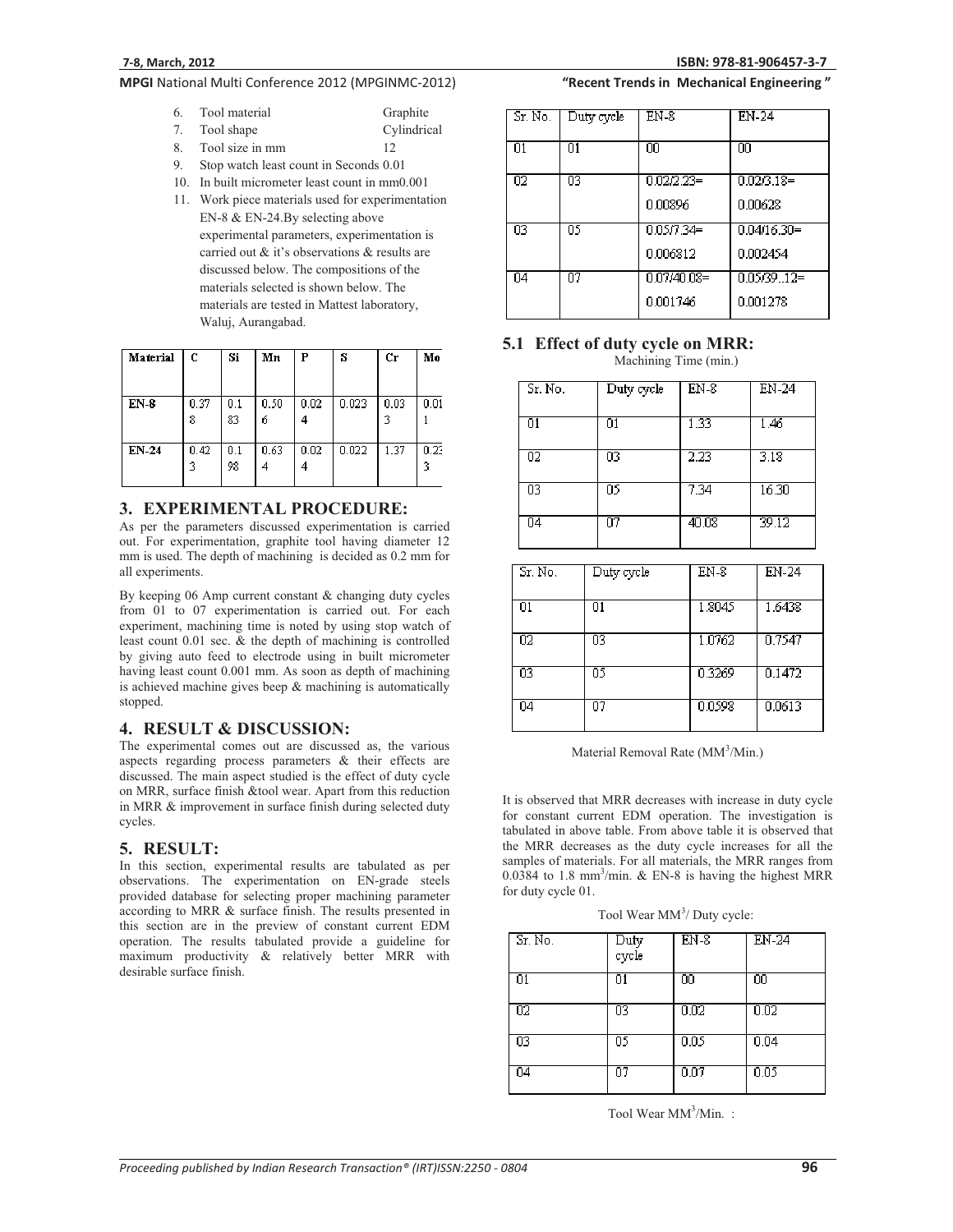# MPGI National Multi Conference 2012 (MPGINMC-2012)

Tool Wear  $MM^3/Min.$  = Tool Wear for each duty cycle/ Machining time for that duty cycle

The observations shows, the tool wear for different selected materials. It is observed that tool wear per duty cycle increases with higher duty cycle. Toll wear is higher in EN-8, as compared to EN-24 for lower duty cycle no. 01. Tool wear is 00 mm3 for duty cycle (01).

The above table gives the tool wear/min. Tool wear per minute goes on decreasing as we increase duty cycle.

## **5.2 Surface Finish:**

Average surface finish in microns (Ra)

| Sr. No. | Duty cycle | $EN-8$ | EN-24 |
|---------|------------|--------|-------|
| 01      | 01         | 8.116  | 8.003 |
| 02      | 03         | 7.173  | 5.63  |
| 03      | OS.        | 5.95   | 5.24  |
| 04      | 07         | 5.24   | 4.88  |

 Variation of surface finish with duty cycle for different selected materials under investigation has mentioned in table. Common trend of better surface finish with increase in duty cycle has been observed for all materials under considerations.

$$
EN-8
$$



$$
EN-24
$$





**EN-8**





Surface Finish(migrons)









S.F .

"Recent Trends in Mechanical Engineering"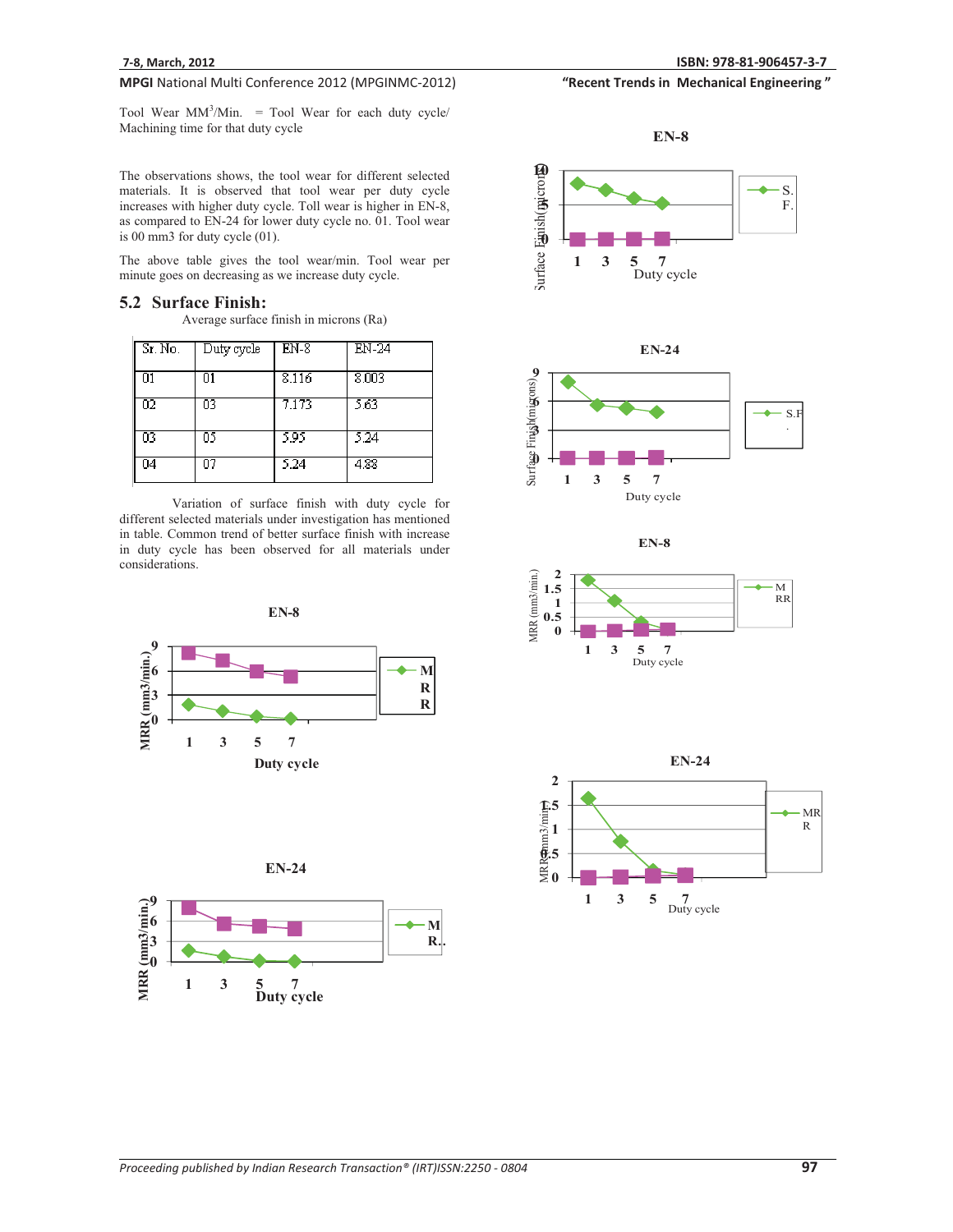# MPGI National Multi Conference 2012 (MPGINMC-2012)







# "Recent Trends in Mechanical Engineering"

# **6. CONCLUSIONS:**

Based on the experimental results the following conclusions are drawn.

- - In electric discharge machining, it is observed that duty cycle is predominant factor.
- - Longer the spark is sustained more is material removal.
- - Since relation between surface finish & tool wear is hyperbolic, finer crater formation lead to more tool wear.
- - Relatively higher MRR is achieved during electric discharge machining of harder materials.
- - As tool wear is inversely proportional to MRR & surface finish, wear ratio goes on increasing as finer surface is obtained.
- - Database for MRR, Surface finish & Tool Wear will help in selection for a specific application.
- - As tool wear values are very less, we can conclude that when we use graphite as a tool for machining above materials, tool wear is negligible. It means that use of graphite tool is very beneficial.

## **7. REFERENCES:**

- 1. Jose Duarte Marafona & Arlindo Araujo **:** Influence of work piece hardness on EDM performance **:** International Journal of Machine Tools & Manufacture 49 (2009) 744–748, Accepted 13 March 2009.
- 2. Seung Han Yanga, J. Srinivas, Sekar Mohana, Dong-Mok Leea & Sree Balaji **:** Optimization of electric discharge machining using simulated annealing : Journal of Materials Processing Technology 209 (2009) 4471–4475 : Accepted 6 October 2008.
- 3. C.J. Luis, I. Puertas : Methodology for developing technological tables used in EDM processes of conductive ceramics : Journal of Materials Processing Technology 189(2007) 301–309 : Accepted 29 January 2007.
- 4. Norliana Mohd Abbas, Darius G. Solomon, Md. Fuad Bahari : A review on current research trends in electrical discharge machining(EDM) : International Journal of Machine Tools & Manufacture 47 (2007) 1214–1228 : Accepted17 August 2006.
- 5. O¨ zlem Salman, M. Cengiz Kayacan : Evolutionary programming method for modeling the EDM parameters for roughness : Journal of materials processing technology 200(2008)347-355 : Accepted 10 September 2007.
- 6. Shaswata Das, Shankar Chakraborty : Selection of non-traditional machining processes using analytic network process : Journal of Manufacturing Systems 30(2011) 41–53 : Accepted 14March 2011.
- 7. Sanjeev Kumara, Rupinder Singh, T.P. Singh & B.L. Sethi : Surface modification by electrical discharge machining : A review: Journal of